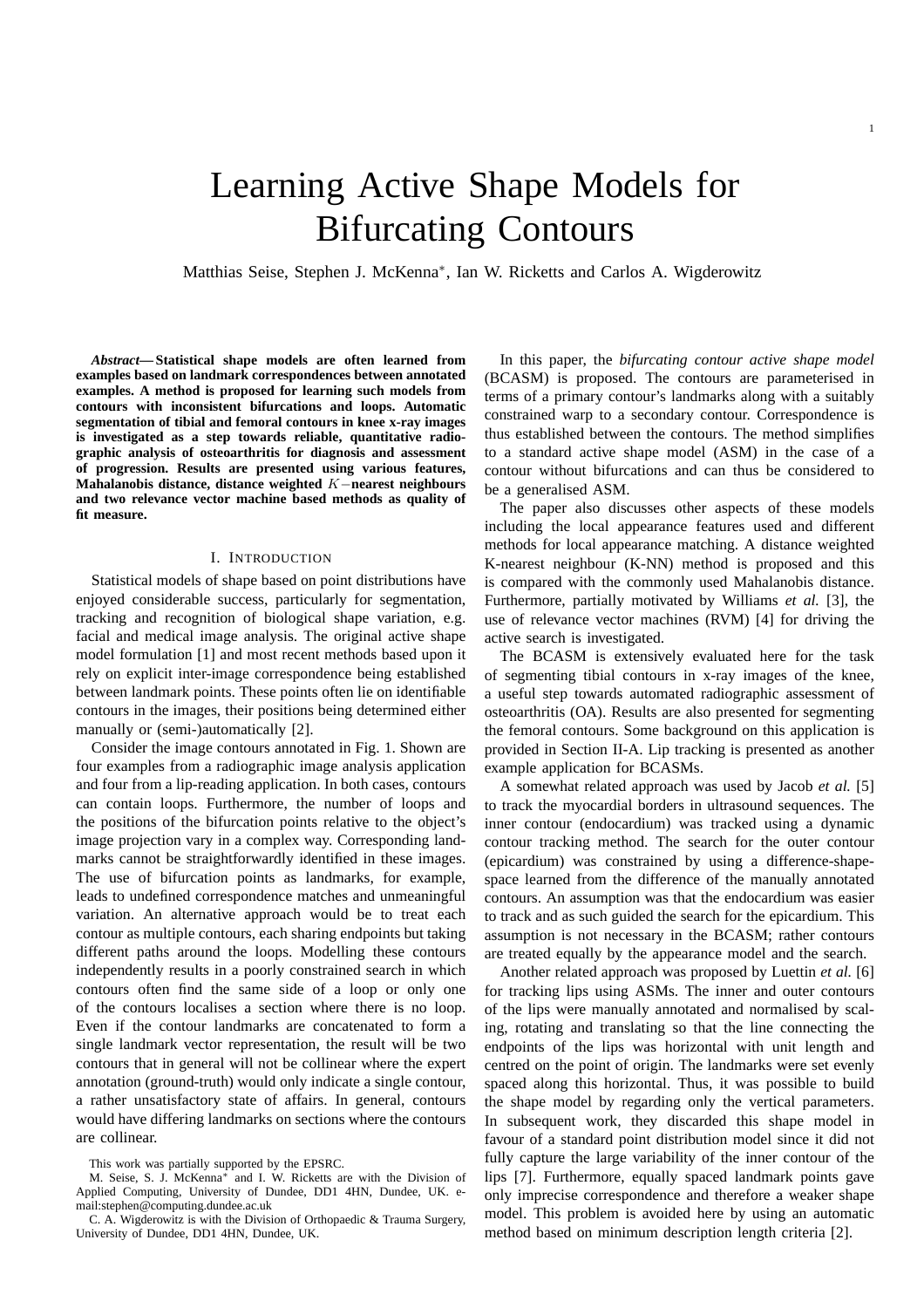

Fig. 1. Shape examples annotated with looping contours. Top: radiographs of the tibia. Bottom: a lip-reading application. Note that the number of loops and their positions vary.



Fig. 2. Anatomy of the knee. Fig. 3. Clinical x-ray (enhanced).

#### II. BACKGROUND

The BCASM was initially developed to segment the knee joint from standard x-ray images as a first step towards the automatic assessment of osteoarthritis (OA). This section gives a brief overview of the medical background to OA and also briefly reviews and describes the standard ASM.

## *A. Osteoarthritis*

Osteoarthritis is the most common joint disease and the most common cause of disability in older people [8], resulting in significant economic costs to society. It is characterised by an imbalance of the synthesis and degeneration of the articular cartilage. In most cases of knee OA, the cartilage covering the tibial plateaux and the femoral condyles is being destroyed (see Fig. 2). Two-dimensional x-ray imaging is the most widely used modality for OA diagnosis and progression assessment. Cartilage is not visible in x-ray images so the primary radiographic sign used is the joint space between the lateral (medial) femoral condyle and the lateral (medial) tibial plateau. Joint space decreases as cartilage is destroyed. Other signs include the formation of osteophytes (bony spurs), cysts and subchondral sclerosis. Some of these signs are difficult to quantify but for clinical trials, classification or grading of OA progression is often needed.

Unfortunately, there is still no accepted unifying standard for the assessment of OA. A review of existing assessment methods, such as the first by Kellgren and Lawrence [9], the most recent and current standard used by the Osteoarthritis Research Society developed by Altman *et al.* [10], and a new proposal, is given by Nagaosa *et al.* [11]. Most of these methods share the simple approach of visual comparison to standard radiographs is used, mainly based on joint space width and osteophytes. This leads to poor repeatability [12]. In particular, the *minimum* joint space width (JSW), normally used by physicians as a quantitative measurement of joint space, results in large inter- and intra-observer variation [13]. In structuremodifying drug trials, the change of the joint space over time, is often used as an output measure. Therefore, it is mandatory to assess it with high precision and reproducibility. The exact segmentation of the tibial plateaux (as presented here) and of the femoral condyles (presented in earlier work [14] and partially here) is an important step towards this goal.

# *B. Active Shape Models*

Before introducing the BCASM, the standard ASM is first briefly reviewed. Introduced originally by Cootes and Taylor [1], ASMs are widely used, especially in medical image segmentation. Many extensions have been developed, from non-linear shape models based on Gaussian mixture models to wavelet based shape models as well as improved models of local appearance and search techniques. Applications and extensions are so numerous that they cannot be reviewed here in detail. Only a few will be mentioned. A good overview is given by Cootes and Taylor [15].

*1) Theory:* Given a training set of S images in which the objects of interest are suitably annotated, statistical shape and appearance models can be estimated [15]. Correspondence must be established between training examples and this is often done manually by annotating landmark points. Alternatively, contours can be annotated and landmarks on the contours determined automatically based, for example, on minimum description length criteria [2]. The training examples are then aligned, typically using Procrustes analysis to determine translation, rotation and scale parameters that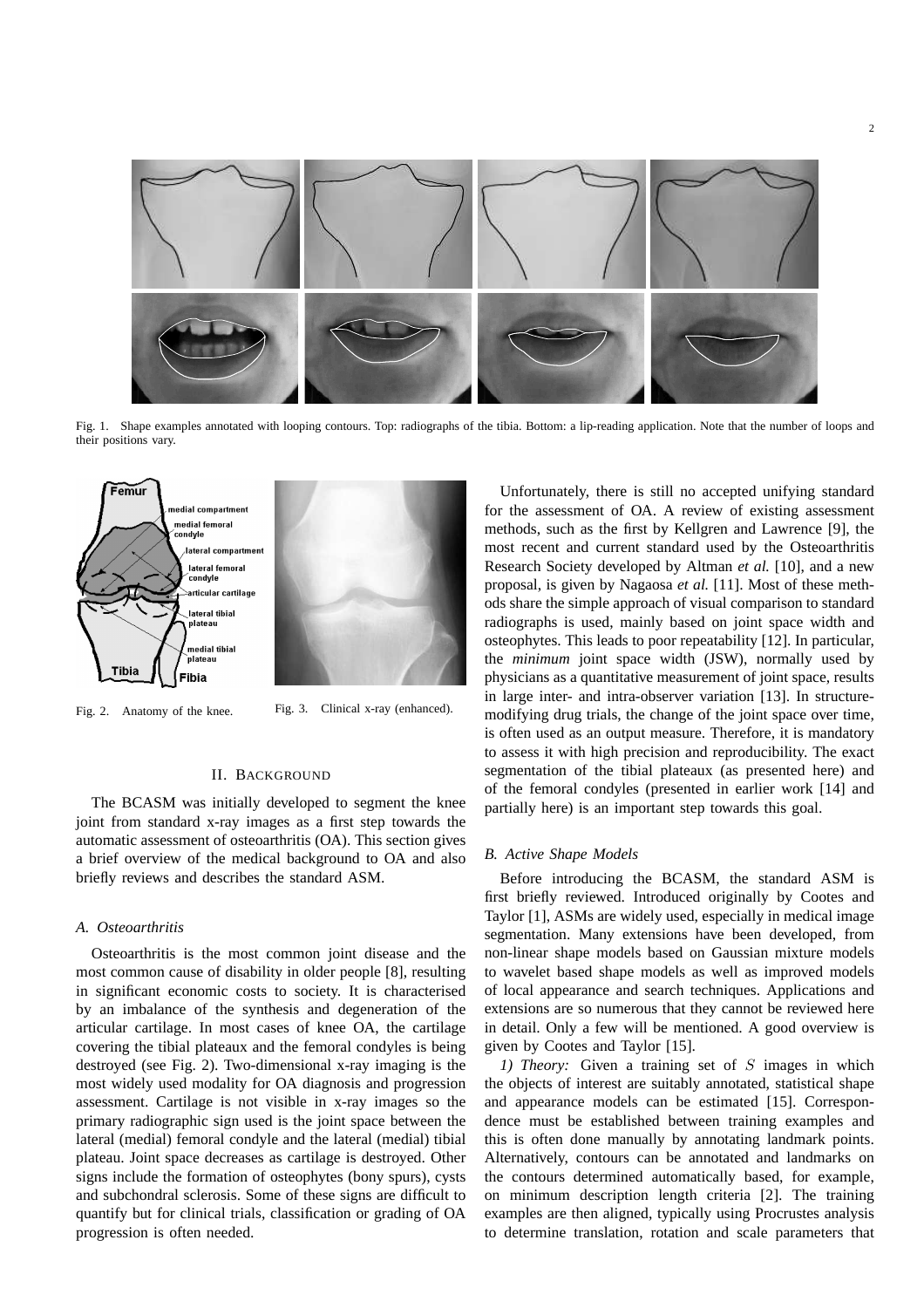minimise distances between the corresponding landmarks in a least-squares sense. A shape is described by its  $N$  landmark points  $\{(x_n, y_n)\}_{n=1}^N$ . Each training example can be written as a 2N element vector  $\mathbf{x}_s = (x_1^{(s)}, y_1^{(s)}, \dots, x_N^{(s)}, y_N^{(s)})^\top$ . Sample mean and covariance matrices are:

$$
\overline{\mathbf{x}} = \frac{1}{S} \sum_{s=1}^{S} \mathbf{x}_s \quad \mathbf{C} = \frac{1}{S-1} \sum_{s=1}^{S} (\mathbf{x}_s - \overline{\mathbf{x}}) (\mathbf{x}_s - \overline{\mathbf{x}})^{\top} \quad (1)
$$

Let  $\Phi = (\phi_1 | \phi_2 | \cdots | \phi_D)$  denote the matrix whose columns are the  $D$  eigenvectors corresponding to the  $D$  largest eigenvalues  $\lambda_1, \ldots, \lambda_D$  of C. Any example of the training set,  $x_s$ , can be approximated by

$$
\mathbf{x}_s \approx \overline{\mathbf{x}} + \Phi \mathbf{b}_s \tag{2}
$$

where  $\mathbf{b}_s$  is the  $D$  dimensional model parameter vector, computed by

$$
\mathbf{b}_s = \Phi^\top (\mathbf{x}_s - \overline{\mathbf{x}}) \ . \tag{3}
$$

The number,  $D$ , of eigenvectors to retain is usually calculated as the smallest D that satisfies  $f_v \sum_{n=1}^{2N} \lambda_n \leq \sum_{d=1}^{D} \lambda_d$ , where the parameter  $f_v$  is the proportion of the total variance of the data which can be explained, usually ranging between 0.900 and 0.995.

The appearance model describes the image structure around each landmark. It is usual to use fixed-length, one-dimensional profiles orthogonal to the contour. For each example and each landmark a fixed number of pixels on and to either side of the contour are sampled. Cootes and Taylor [15] originally proposed the use of normalised first order derivative profiles. Typically, the profile distribution is modelled as a multivariate Gaussian. Thus, the Mahalanobis distance can be used as a measure of the quality of fit of a profile.

Active shape model search is iterative and local. It is usually initialised with the mean shape and translation, rotation and scale parameters reasonably close to their 'true' values. At each iteration, points on and to either side of the contour along the normal direction are considered. Profiles centred at each of these points are sampled and their Mahalanobis distances calculated. The landmark position is updated as the point with minimal Mahalanobis distance. After processing all landmarks, the closest plausible shape is found by projecting onto the eigenspace (Equation (3)). Plausible shapes are usually defined as those for which every shape parameter  $b_d$  is between  $-3\sqrt{\lambda_d}$  and  $3\sqrt{\lambda_d}$ . The search is iterated a fixed number of times or until the shape model has converged. Search results can be improved if a multi-resolution, coarseto-fine search is adopted with appearance models learned for each resolution. The segmentation result at each resolution is used to initialise the search at the next resolution.

*2) Review:* Several improvements to the standard ASM have been proposed. For example, more complex features characterising texture have been used for appearance modelling [16]. Active appearance models which model 2D appearance as well as shape variation using PCA are useful in applications such as human face analysis [17] although they often result in lower accuracy localisation of contours than ASM [18]. When a linear model of shape variation is inadequate, non-linear models have been used, e.g. [19], [20].

Since their conception, ASMs have been used for medical image analysis [21], mainly to locate structures in image modalities such as MRI and ultrasound. In Smyth *et al.* [22] ASMs were used to segment vertebral shapes from dual xray absorptiometry (DXA) in order to find vertebral fractures. The initial findings were good with the same accuracy for the automatic method as for manual annotation. DXA radiographs were also used by Sotoca *et al.* [23] and Thodberg and Rosholm [24] to segment parts of the metacarpals, whole metacarpals, medial phalanxes and proximal phalanxes. Thodberg and Rosholm [24] extended the ASM to the More Active Shape Model (MASM) using a 'translation operator' to provide the active search with methods to move the shape orthogonal to the local search directions. This extension was necessary since only a part of the shaft on the metacarpal was segmented. However, if entire bone contours are segmented, the standard ASM can be used [23]. Quantitative segmentation errors were not reported in either paper but the segmentation failure rate was said to be small. Standard ASMs were used by Hutton *et al.* [25] to locate landmark points on standard x-rays of the head but with unsatisfactory results. Vogelsang *et al.* [26] and Kohonen *et al.* [27], [28] used a combination of the ASM shape model, edge-based energy term and simulated annealing as a search algorithm to segment hand radiographs, and lumbar x-ray images. Zamora *et al.* [29] used a combination of template matching, ASM and deformable models to segment the vertebrae from x-ray images of the head.

Probably the most closely related work was published by Behiels *et al.* [30]. They compared different search strategies (standard ASM, a minimal-cost-path (MCP) extension to ASM, and a MAP estimate for simultaneous optimisation of shape and pose parameters) and different feature types for the segmentation of different bones. The presented results indicated that MCP performed best in all cases. However, the results must be handled with care since the initialisation was almost perfect (using the manually annotated contours as initialisation) and no multi-resolution search was used. Nevertheless, the results give an idea of possible strategies to minimise segmentation errors.

## III. ASM FOR BIFURCATING CONTOURS

In order to model bifurcating contours such as those in Fig. 1, each example is treated as two contours that share their endpoints and take inner and outer paths at bifurcations. One of these contours is used as a *primary contour* and the bifurcating contour is represented in terms of landmarks on this primary contour along with a constrained warp to the secondary contour. The warp defines corresponding landmarks on the secondary contour. In order for these to be positioned so as to form a good representation of shape, the warp must be suitably constrained. A warp suitable for certain radial shapes is to displace along the line between the centre of gravity of the primary contour  $(\overline{x}, \overline{y}) = \left(\frac{1}{N} \sum_{i=1}^{N} x_i\right)$  $\sum_{n=1}^{N} x_n, \frac{1}{N} \sum_{n=1}^{N}$  $\sum_{n=1}^{N} y_n$  and the corresponding landmark  $(x_n, y_n)$  (see Fig. 4(a)). Another possibility is displacement along the normals. Note, however, that both can yield inappropriate landmarking. In the case of the example applications in Fig. 1, a suitable warp can be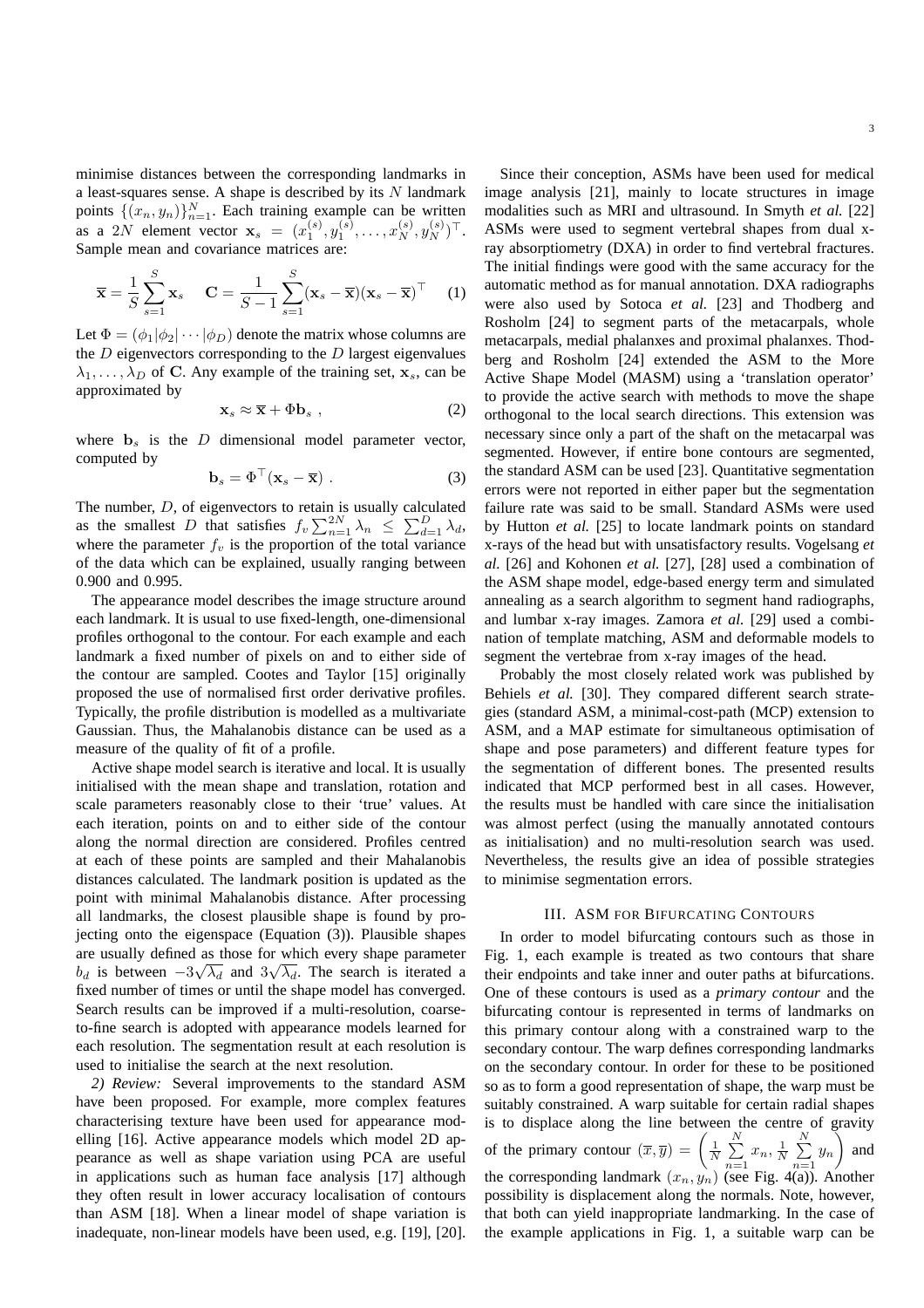

Fig. 4. Two landmark warps: (a) radial and (b) parallel.

achieved by parallel displacement of the landmarks, i.e. by translating each of the  $N$  landmarks on the primary contour,  $(x_n, y_n)$ , a distance  $\delta_n$  in a shared direction  $\theta$ . For the tibia,  $\theta$ can be defined as an approximation to the dominant bone axis (see Fig. 4(b)). This is because contour loops occur only at the tibial plateaux. Separations in this direction are always well defined. Specifically, the orientation of the line connecting the two bifurcation points for each loop in each training example was computed. The loops can clearly be distinguished as medial or lateral,  $\theta$  was set to the orientation of the angular bisector of the median lateral and median medial bifurcation lines. For the lip tracking application,  $\theta$  was set orthogonal to the line connecting the endpoints of the lower lip.

Each example  $S<sub>s</sub>$  is represented by a 3N element shape vector  $x_s$  and the dominant axis  $\theta_s$ ,

$$
S_s = (\mathbf{x}_s, \theta_s) \text{ where } \mathbf{x}_s = (x_1^{(s)}, y_1^{(s)}, \delta_1^{(s)}, \dots, x_N^{(s)}, y_N^{(s)}, \delta_N^{(s)})^\top
$$
\n(4)

The correspondence between the primary contour and the secondary contour is explicitly given by the direction of the dominant axis and the separation,  $\delta_n$ , for each landmark point. Therefore, only the landmarks on the primary contours of each shape now need to be brought into correspondence. This can be achieved using the minimum description length method [2].

A naive approach to aligning two shapes would be to treat a vector  $x$  as defining a shape in  $3D$  space and to align them in this 3D space. This does not work because the 3D transformations (rotation and translation) do not treat the separation dimension appropriately. Both contours should be taken into account during alignment. Furthermore, care must be taken to weight the effect of the two contours and the effect of landmarks on either side of a bifurcation equally. This is achieved by converting the double contour representation into a vector  $\tilde{x}$  of 2D image vectors for both the primary contour landmarks and those secondary contour landmarks at which the separation in at least one example shape is nonzero. More formally, let  $I = \{i_1, \ldots, i_M\}$  denote the set of indices where the separations are not always zero, thus  $i_m \in$  $I \iff \exists s : \delta_{i_m}^{(s)} \neq 0$ . The coordinates of the landmarks on the secondary contour are calculated as  $\tilde{x}_{i_m} = x_{i_m} + \delta_{i_m} \sin \theta$ and  $\tilde{y}_{i_m} = x_{i_m} - \delta_{i_m} \cos \theta$ . The concatenated shape vectors

$$
\tilde{\mathbf{x}} = (x_1, y_1, \dots, x_N, y_N, \tilde{x}_{i_1}, \tilde{y}_{i_1}, \dots, \tilde{x}_{i_M}, \tilde{y}_{i_M})^{\top}
$$

are then aligned as in the standard model using Procrustes analysis.

Principal components analysis can be applied to the shape  $3N$ -vectors x of Equation (4) analogously to standard ASM (Equations (1)–(3)). Furthermore, this model is well defined in the sense that any shape  $x$  generated by Equation  $(2)$  can have a non-zero separation  $\delta_n$  at landmark n only if the contours are separated at this landmark in at least one training example. When all separations are zero for all training examples, a standard (single contour) ASM is recovered.

As explained in detail in [31] there are different methods to define plausible shapes. In most ASM applications, the D-dimensional shape parameters b from Equation (2) are constrained by  $|b_d| < 3\sqrt{\lambda_d}$  for all  $d = 1, ..., D$ . Here, the more principled method was adopted of constraining b to a hyperellipsoid by

$$
\sum_{d=1}^{D} \frac{b_d^2}{\lambda_d} < T \tag{5}
$$

with T being the  $\gamma$ -quantile of the  $\chi^2$  distribution in order to have a proportion  $\gamma$  of plausible shapes in the training set. This quantile can be computed numerically and  $\gamma = 0.98$  is used in all experiments reported here.

#### *A. Local Appearance Models and Search*

The local appearance can be modelled and searched as in the standard ASM at landmarks where no double contour is possible. At landmarks with non-zero separation, it makes sense to use profiles in the direction of the warp instead of perpendicular to the contour. This is because these landmark points are constrained to move in this direction during search. Adopting another direction would necessitate a complicated and numerically unstable recalculation of the displacement at each search step. The dominant axis direction is often similar to the contour normal direction so the resulting appearance models are similar.

Possible approaches are to use (i) long fixed-length profiles which cover the corresponding landmarks on both contours, (ii) variable length profiles which cover the corresponding landmarks on both contours plus a fixed number of pixels to either side of the contour, or (iii) two separate, shorter profiles centred at the inner and outer contour landmarks. A disadvantage of the first two approaches is that the profiles are longer, requiring more training examples. The second approach would require the comparison of profiles with different lengths. The third approach was adopted here. A drawback of this approach is that the local appearance models at the inner and outer contour are treated as independent when in fact they are likely to be quite strongly coupled. (Note that a related limitation applies to standard ASM models which model the appearance of adjacent landmarks independently).

When the number of training examples is limited, appearance models learned separately for each landmark can become unreliable. A windowing method is therefore adopted in which training profiles from nearby landmarks are pooled in order to estimate the appearance model. More specifically, for each landmark, profiles from the W adjacent landmarks to its left and the W landmarks to its right on the contour are used in addition to profiles at the landmark itself in order to estimate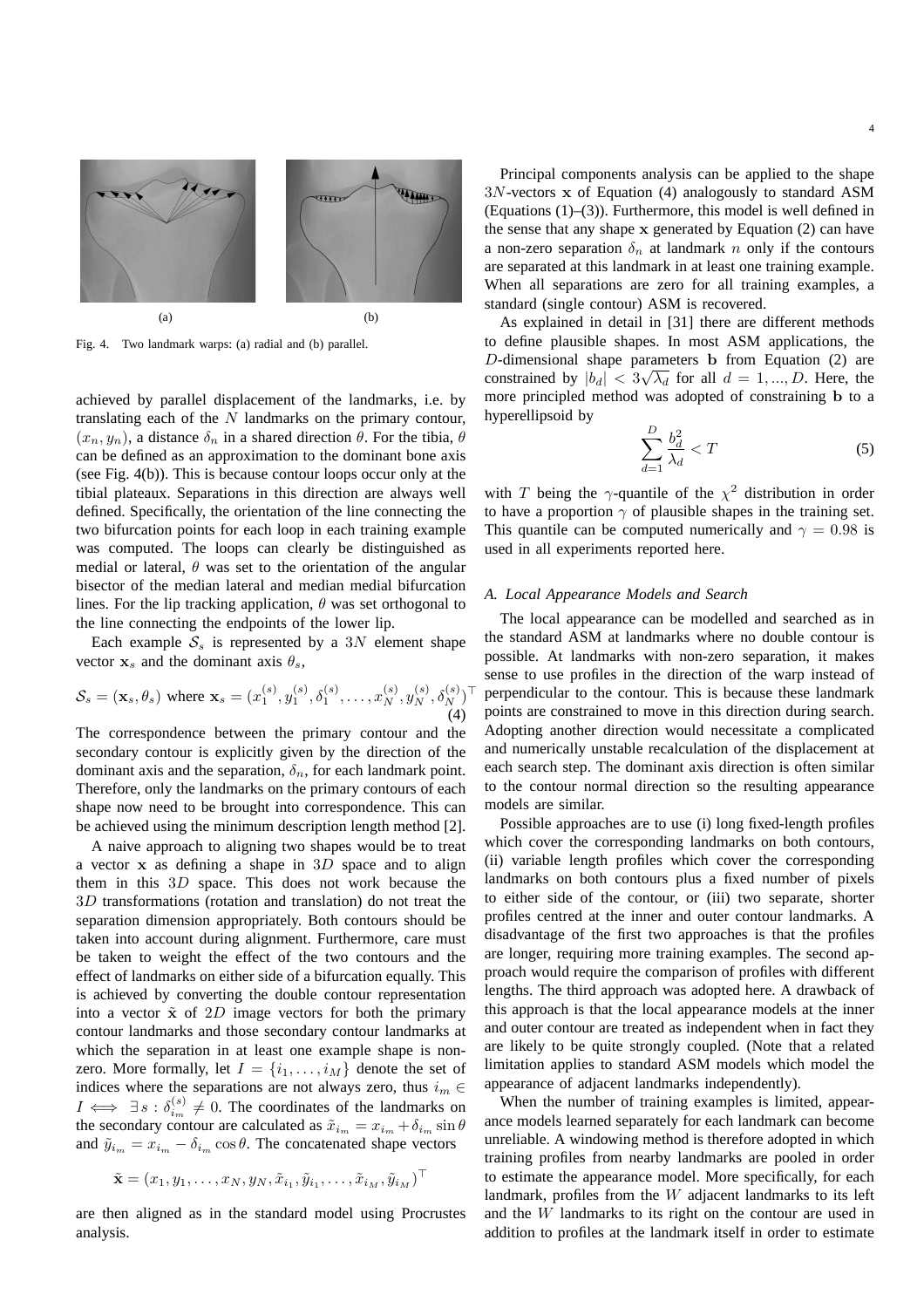the local appearance model. At both ends of the contour the training profiles of the end and adjacent  $W - 1$  landmarks are used. This windowing is used for all landmarks (both single and double contour).

Behiels *et al.* [30] reported significantly better segmentation of the femur in x-ray images using alternative features. Therefore, several different features were compared here, namely raw intensity, unnormalised gradient, normalised intensity, normalised gradient, scaled intensity and scaled gradient (as used by Behiels *et al.*), and additionally G-scaled intensity and G-scaled gradient. For an arbitrary vector  $\mathbf{g} = (g_1, \dots, g_M)$ , the normalised vector is

$$
\hat{\mathbf{g}} = \left(\frac{g_1}{\sum_{m=1}^M g_m}, \dots, \frac{g_M}{\sum_{m=1}^M g_m}\right) ,
$$

the scaled vector is

$$
\tilde{\mathbf{g}} = \left(\frac{g_1 - \min_m g_m}{\max_m g_m - \min_m g_m}, \dots, \frac{g_M - \min_m g_m}{\max_m g_m - \min_m g_m}\right)
$$

and the G-scaled vector is defined as

$$
\tilde{\tilde{\mathbf{g}}} = \left(\frac{g_1 - \overline{\mathbf{g}}}{\sigma_{\mathbf{g}}}, \dots, \frac{g_M - \overline{\mathbf{g}}}{\sigma_{\mathbf{g}}}\right) ,
$$

with  $\bar{g}$  being the mean and  $\sigma_{g}$  the standard deviation of the vector g.

In standard ASM, Mahalanobis distance is used for measuring the quality of fit of a new profile to the learned model. This does not take into account information about the appearance distributions off the contour. Furthermore, the underlying assumption that the profiles can be modelled as Gaussian is often not well satisfied. De Bruijne *et al.* [32] used a K-nearest neighbour classifier constructed using examples of profiles both on and off the contour to estimate the probability that a given profile lies on a contour. Note that such an estimate can only take  $K + 1$  different values. In this paper, distance weighted  $K-NN$  is used instead. For every landmark, *on* contour profile examples are sampled as for standard ASM. In addition, *off* contour examples are obtained by sampling profiles translated in the profile direction. The distance between two profiles  $\mathbf{p}_1 = (p_1^{(1)}, \dots, p_J^{(1)})$  and  $\mathbf{p}_2 =$  $(p_1^{(2)}, \ldots, p_J^{(2)})$  is taken to be the sum of absolute differences:  $d(\mathbf{p}_1, \mathbf{p}_2) = \sum_{j=1}^{J} |p_j^{(1)} - p_j^{(2)}|$ . The goodness of fit of a new profile  $\mathbf{p}_f$  whose K nearest neighbours are  $\mathbf{p}_1, \dots, \mathbf{p}_K$  is defined as

where 
$$
w_k = \begin{cases} 0 & \text{if } \mathbf{p}_f = \sum_{k=1}^K w_k \\ 0 & \text{if } \mathbf{p}_k \text{ is an off example} \\ \frac{1}{d(\mathbf{p}_f, \mathbf{p}_k)^2} & \text{if } \mathbf{p}_k \text{ is an on example} \end{cases}
$$
 (6)

In the unlikely event of an *on* example exactly matching  $\mathbf{p}_f$ , the goodness of fit is taken to be maximal.

In standard ASM, multi-resolution search is used to avoid convergence to the wrong local structure and to speed up the search. Usually the search only changes the resolution of the underlying image, i.e. by subsampling the appearance model. Here a further step is used by subsampling the shape space too, as originally proposed in [33]. A shape model is built as described above for all  $L$  levels of search, at the highest

resolution using all N landmarks, and at each lower level using every second landmark from the level above. This not only speeds up the search, it also resolves some problematic issues when the resolution of the image is so low compared to the shape that different landmarks have the same coordinates and the perpendicular direction is not well defined. This kind of multi-resolution search is of course only useful if the total number of landmarks fulfils  $N \gg 2^L$ .

#### *B. Relevance Vector Machines for Learning Displacements*

Williams *et al.* [3] used RVMs to build displacement experts and drive a tracking algorithm trained on image patches. It should also be possible to use RVM's to improve the appearance model an obtain more robust and accurate ASM search. Explaining RVM in detail is out of the scope of this paper; see for instance [4]. (Note that the notation in the following brief explanation is taken from [4].) In brief, RVMs are a Bayesian treatment of sparse learning and are used here for regression. The output functional is

$$
y(\mathbf{x}; \mathbf{w}) = \sum_{n=1}^{N} w_n K(\mathbf{x}, \mathbf{x}_n) + w_0 = \mathbf{w}\phi(\mathbf{x})
$$

where x is an input vector,  $y : \mathbb{R}^M \to \mathbb{R}$  the output function, K is the kernel function and  $\mathbf{w} = [w_0, \dots, w_N]^\top$  the weights determined by training. It is assumed that the training data are sampled with additive noise

$$
t_n = y(\mathbf{x}_n; \mathbf{w}) + \epsilon_n
$$

where  $\epsilon_n \sim \mathcal{N}(0, \sigma^2)$ . The prior over the weights is a zeromean Gaussian with diagonal covariance matrix. The use of such a prior enables sparsity to be obtained. After determining the weights from the training data, prediction of the target value  $t_*$  for a new unknown datum  $\mathbf{x}_*$  results in

 $W$ 

$$
y_* = \sum_{n=1}^{N} \mu_n K(\mathbf{x}_*, \mathbf{x}_n) = \boldsymbol{\mu}^\top \boldsymbol{\phi}(\mathbf{x}_*)
$$

$$
\sigma_*^2 = \sigma_{MP}^2 + \boldsymbol{\phi}(x_*)^\top \boldsymbol{\Sigma} \boldsymbol{\phi}(x_*)
$$

 $t_* \sim \mathcal{N}(y_*, \sigma_*^2)$ 

where  $\mu$ ,  $\sigma_{MP}^2$  and  $\Sigma$  are also determined during the training steps.

The idea was to train RVMs for the appearance at every landmark and use them to drive active search using the probabilistic outputs. In detail,  $2T + 1$  fixed length profiles  $\mathbf{p}_1, \ldots, \mathbf{p}_{2T+1}$  were sampled orthogonal to the contour, the centre offset by  $t_1 = -T, \ldots, t_{2T+1} = T$  pixels from the contour. These  $t_i$  were also the target values for training the RVMs. The RVMs were trained for the current resolution and landmark to output the expected offset from the true contour for any input profile. For training, the source code provided by M Tipping based on Ref. [34] was used.

Two different methods are proposed here to use trained RVMs during active search. The first method is slow but should yield superior results since it uses the probabilistic prediction of the target value from Equation (7). In detail, for

) (7)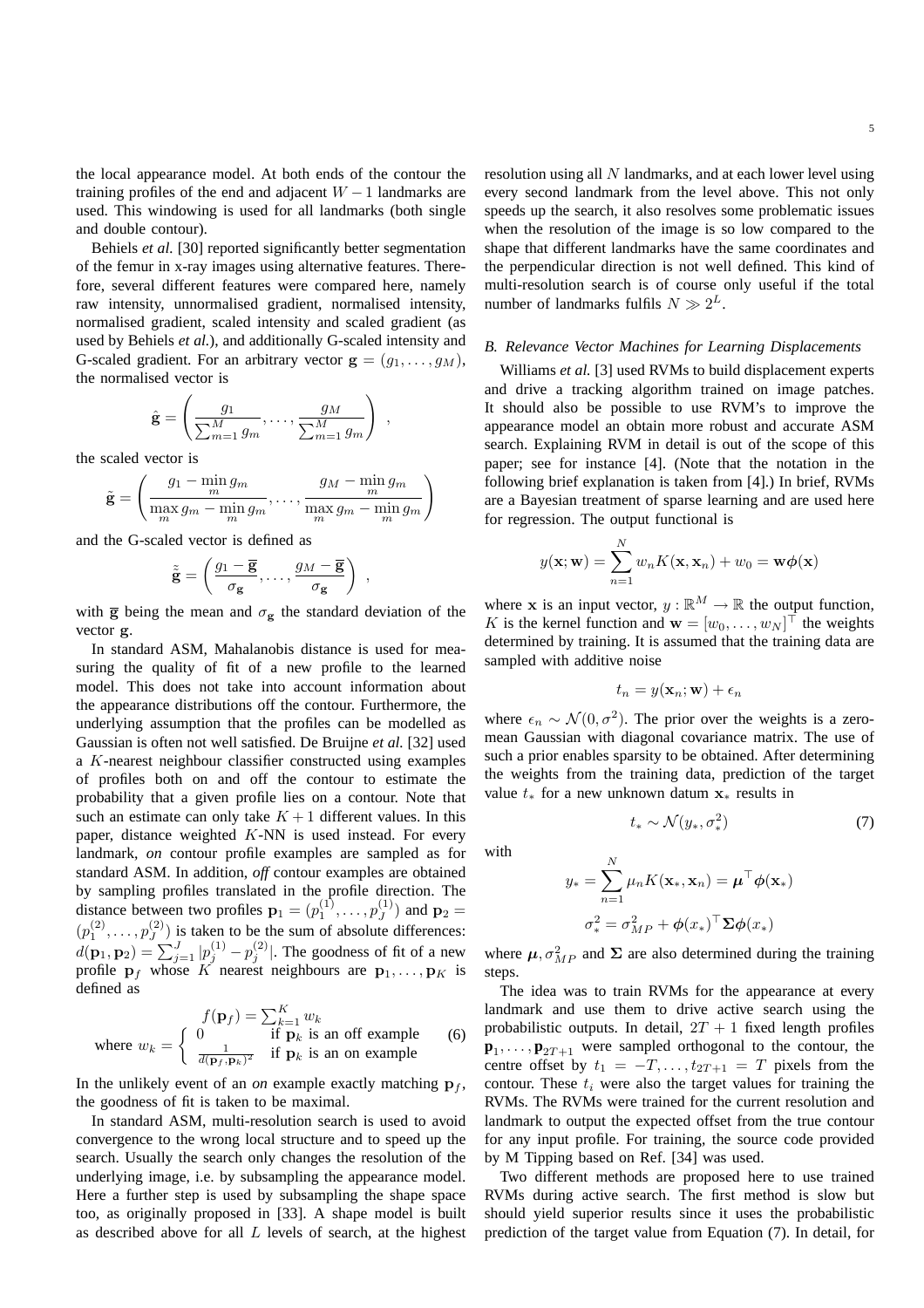every landmark, search profiles  $\mathbf{p}_1, \dots, \mathbf{p}_M$  were sampled orthogonal to the contour( $M \leq 2T + 1$ ). The output of the RVM for a profile  $\mathbf{p}_m$  is a Gaussian posterior density over  $t_m$  with the mean  $\overline{t_m}$  and the standard deviation  $\sigma_{t_m}$  (Equation (7)). Since the error-bars have the strange property of being smallest when the input data are far from the training set (see [4], App. D),  $\sigma_{t_m}$  was set to infinity and  $\overline{t_m}$  to zero if  $|\overline{t_m}| > T$ . Assuming conditional independence, the landmark position was updated to  $t_*$  which minimises  $f(t) = \sum_{m=0}^{M} \frac{(t - \overline{t_m})^2}{\sigma_{t_m}^2}$  $\frac{-t_m)^{-}}{\sigma_{t_m}^2}$ . Using all the information around the landmark should lead to more robust fitting and therefore higher accuracy.

In the second method, for every landmark only one profile **p** centred on and orthogonal to the contour is sampled. The output of the RVM gives the expected displacement of the current contour to the 'real' contour. The current landmark is updated by the expected offset  $\overline{t}$ . This method is much faster, since for every landmark the RVM is called once instead of  $M$  times. The performance of both methods suffers from the long training times of RVMs, but this is done offline. The expected sparsity should give a performance gain in terms of computational costs for the second method compared to the K-NN method and be comparable to the use of Mahalanobis distance.

#### IV. EMPIRICAL EVALUATION

#### *A. Bone segmentation*

The methods described were applied to a data set of 30 standard clinical x-rays of non-osteoarthritic knees. Concavities in the tibial plateaux result in distinct image contours corresponding to the anterior and posterior rims of the plateaux. It is very difficult to determine which contour is which on the basis of the AP radiograph. The contours are therefore referred to as the *inner* contour and the *outer* contour in a 2D sense. These double contours are not always present on both the lateral and medial plateaux. Furthermore, the contour bifurcation points vary quite widely between example images.

The radiographs were digitised with a resolution of 150dpi (1 pixel is about 0.17mm) and 8 bit grayscale depth. The image size was between 1312x928 and 1760x1408 pixels. Images of left knees were mirrored so that they appeared as right knees. Inner and outer contours were manually annotated in all images and leave-one-out validation was used for evaluation. Automatic initialisation was based on a simple threshold method to find the centre line of the shafts of the tibia and femur and the gap between the heads of the bones. Additionally, average rotation and scaling of the initialisation template were learned from the training data. The inner contours were used as primary contours and the outer contours as secondary contours. Different images showed different portions of the shaft of the tibia. Therefore, the MDL approach [2] with added curvature [35] was used in two steps. The first step truncated the training set, i.e. the endpoints were loosely determined. In the second step, the factor for the curvature term was increased to bring the shapes into better correspondence by taking advantage of the specific shape around the tibial plateaux. Each BCASM estimated was used to perform segmentation of its 'left out' test image.



Fig. 6. Generalisation and Specificity of the Tibia measured in the shape space (note the different logarithmic scale).

A commonly used measurement for contour segmentation accuracy is the point-to-contour error defined as the average Euclidean distance from the obtained landmark positions to the annotated contour (which is treated as ground truth). Let  $E_s$ denote this error for the  $s^{th}$  test example. Overall performance was characterised using the mean test error,  $\overline{E}$  and its standard deviation  $\sigma_E$ .

There are different approaches possible to find the appropriate number, D, of retained dominant eigenvectors after PCA. The commonly used one was described in Section II-B, using a fixed proportion of the total variance. A different heuristic also described in [15] uses generalisation ability and specificity instead. The generalisation ability is calculated using leaveone-out reconstruction by building the shape model from the remaining training examples and calculating the mean point-to-point reconstruction error in the *shape space*. The generalisation of the model is then the mean over all leave-oneout experiments. The specificity was calculated as described in [36] by sampling randomly 1000 plausible shapes, calculating the point-to-point errors for all training shapes per sample, and summing their minimum values. Reconstruction errors and specificity measure could also be computed in image space, resulting in error measures in pixels. Since only the shapes of the curves are of interest, this is not necessary.

*1) Tibia segmentation:* Fig. 6 shows specificity and reconstruction error curves for the tibia. Considering both these curves,  $D = 17$  was chosen.

Automatic initialisation failed completely in 1 of the 30 examples so that the point-to-contour errors were larger than 20 pixels for all tested parameter combinations. Therefore, this example was excluded in the following quantitative evaluations.

A typical overall segmentation result with automatic initialisation is shown in Fig. 5 for the Mahalanobis distance as well as weighted K−NN. The BCASM algorithm was evaluated extensively for all 8 features, window parameter values of  $W = \{0, 2, 4, 6, 8, 10\}$ , Mahalanobis distance and weighted K−NN with  $K = \{5, 10, 15, 20, 25, 30\}$ . Fig. 7 plots the segmentation errors obtained using Mahalanobis distance and weighted K−NN with  $K = 5$ . Plots are given for window parameter values of  $W = \{0, 2, 4, 6, 8, 10\}$  for each of the 8 feature types with median errors lower than 10 pixels.

The overall lowest mean error of 2.54 pixels (min  $= 1.60$ ,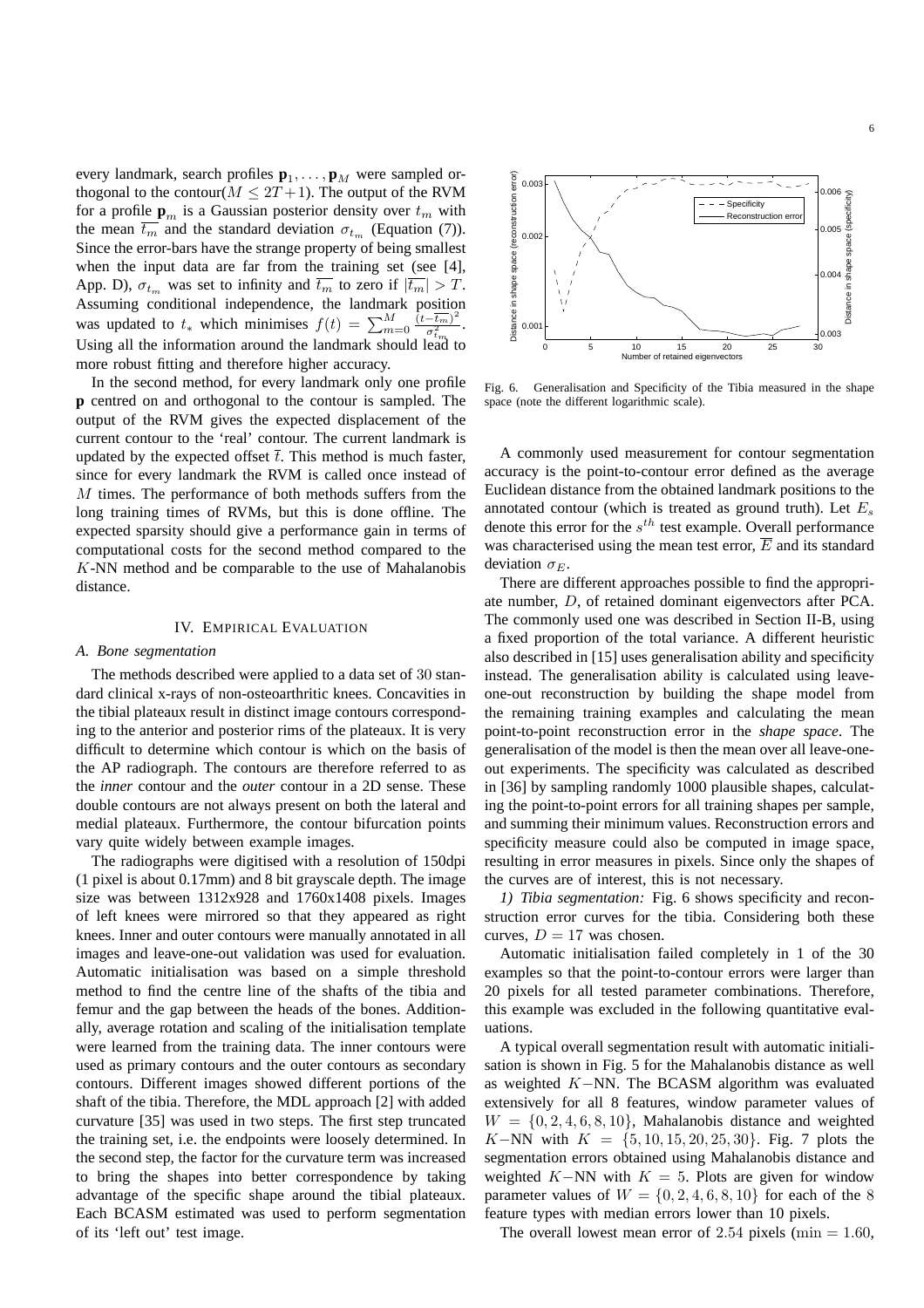





(a) Manual annotation (b) Initialisation (c) Segmentation using Mahalanobis distance  $(E_s = 1.81)$ 



(d) Segmentation using weighted K-NN  $(E_s = 1.60)$ 

Fig. 5. BCASM tibia segmentation ( $W = 10$ , scaled gradient,  $K = 10$ ).



Fig. 7. Effect of profile feature and window size on  $\overline{E}$  and  $\sigma_E$ . Left: Mahalanobis distance. Right: Weighted  $K - NN$  ( $K = 5$ ). (Note that both graphes are cropped to show the important parts of the data.)



Fig. 8. Effect of K and window size on  $\overline{E}$  and  $\sigma_E$  using G-scaled gradient.



Fig. 9. Effect of K and feature type on  $\overline{E}$  and  $\sigma_E$  using  $W = 0$ .

max = 4.37,  $\sigma_E$  = 0.65) was achieved using weighted K-NN,  $K = 5$ ,  $W = 6$  and G-scaled gradient features. Depending on whether Mahalanobis distance or weighted K-NN was used, the feature types have a significant influence on accuracy. Unnormalised intensity and gradient as well as normalised intensity performed worst using Mahalanobis distance with mean errors greater than 20 pixels for all parameter settings,

whereas normalised gradient and G-scaled gradient performed best. This finding stands in contrast to Ref. [30] in which scaled intensity seemed to perform best for segmenting the *cranial* end of the *femur*. When using weighted K-NN, the difference between the features types was much smaller, with even the worst performers, usually unnormalised and normalised intensity, having far less than 20 pixels mean error.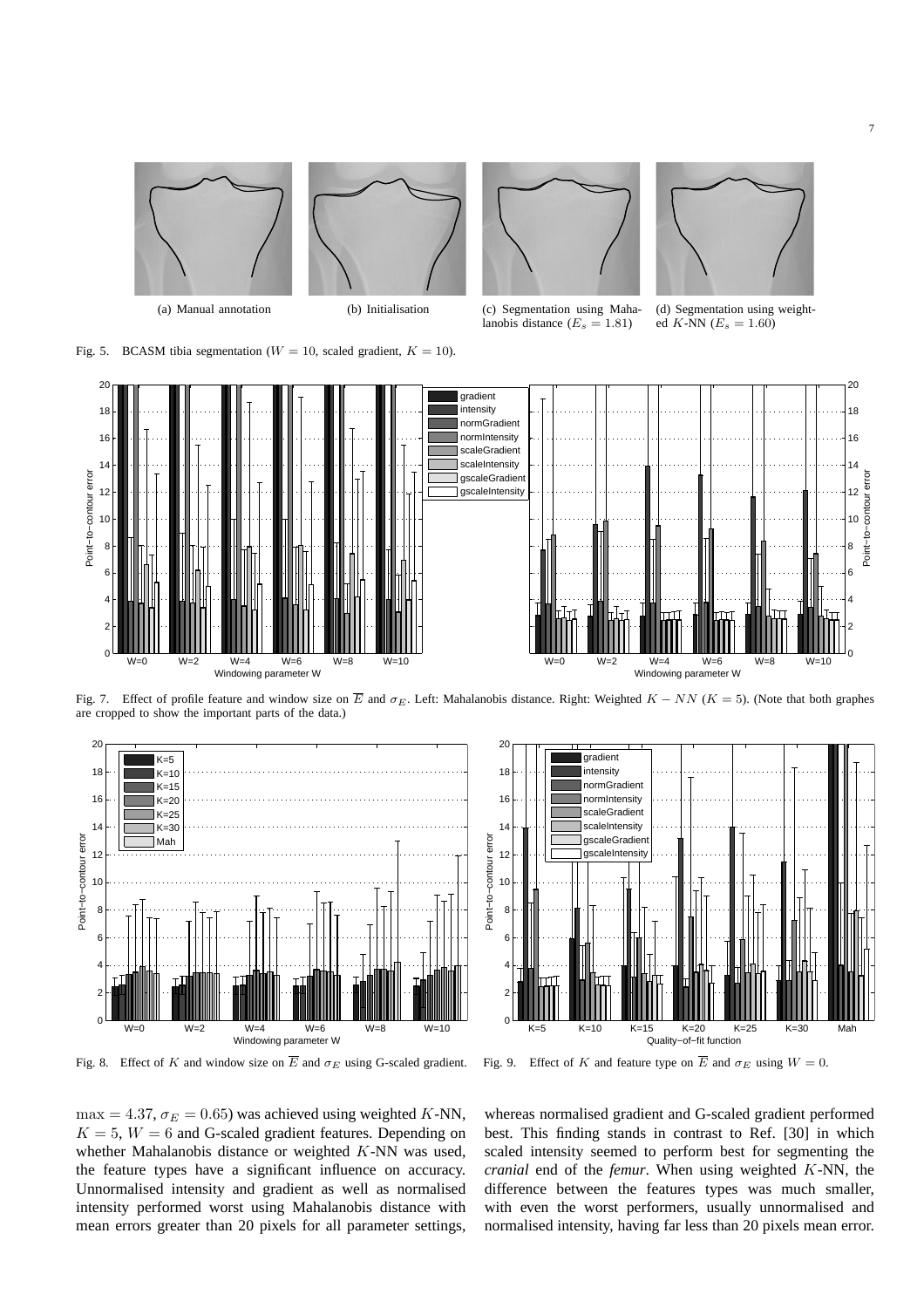

Fig. 10. Histogram of segmentation errors  $E_s$  when using  $K - NN$ regression ( $K = 25$ , normalised gradient,  $W = 2$ ).

Overall, the windowing parameter  $W$  had almost no influence on the accuracy independent of the other parameters (Fig. 8), whereas the  $K$  parameter had, dependent on the feature type used, an effect on the mean accuracy and standard derivation. However, the influence was significant in only a few cases (Fig. 9).

The distribution of the point-to-contour errors for one of the best results is shown in Fig. 10 using normalised gradient,  $W = 2$  and  $K = 25$ .

*2) Femur segmentation:* The BCASM was also evaluated on the task of segmenting the femur and, since no multiple contours occur, it is equivalent to the standard shape model. The data set consisted of the same radiographs as for the segmentation of the tibia. Experiments were performed for the same parameter sets as in the tibia experiments. For the femur the automatic initialisation failed completely in 2 out of the 30 images, i.e. the segmentation error was larger than 20 pixels for *all* tested parameter sets. Detailed results, excluding these 2 cases, using Mahalanobis distance and K-NN  $(K = 10)$ , no windowing) are given in Table I with normalised gradient, scaled gradient and scaled intensity as feature types. These parameter sets showed the best results. The other findings were similiar to the tibia results.

*3) ASM and the Relevance Vector Machine:* RVMs were trained using profiles of length 11 and offset  $T = 7$  to give enough information about the appearance on and off the contour. The learning algorithm, using Gaussian kernels  $(\sigma = 0.5)$  centred on the test data, did not converge for all feature types. RVMs were only trained for normalised gradient, scaled gradient and scaled intensity, since these gave the best results using Mahalanobis distance and weighted K-NN. No windowing was used for the same reason.

Detailed results for the RVM segmentation compared to the same experiments using Mahalanobis distance and  $K$ -NN  $(K = 10$ , no windowing) are given in Table I. Weighted K-NN always performed significantly better than the first variant of using RVM. The median and the minimum segmentation errors were significantly worse using RVMs compared to weighted K-NN. The second (fast) method performed almost as well as K-NN and Mahalanobis distance. The sparsity of the RVMs depends strongly on the actual appearance around the landmark point and can range between 4 and 435 relevance vectors at the highest resolution (maximum of  $435 = 29 \cdot 15$ ). The number of relevance vectors was about 30 for normalised gradient, 340 for scaled gradient and 100 for scaled intensity.

## *B. Lip tracking*

As a second example application, BCASM was used for lip tracking. A sequence of 194 images (135x214 pixel, 8 bit grayscale, uncompressed) was used. The first 33 images were manually annotated as shown in Fig. 1 to provide the training set and the remainder were used as test images. Manual annotation was performed on colour images whilst the algorithm ran on grayscale images.

Annotation of the lower lip as a closed contour was used to provide the appearance model with information about the appearance of the left and right ends of the lips. (Experiments with only the inner contours of the lips failed since the search and sampling profiles were in the direction of the dominant axis, so the model could not converge to the left and right corners of the mouth.)

The primary contour was the closed contour around the lower lip and the secondary contour was the inner contour of the upper lip. The MDL approach was used to bring the primary contours into correspondence, this time without using the curvature term. The  $D = 6$  dominant eigenvectors were used to build the shape model. Active search was initialised in each frame with the shape and pose of the previous frame and in the first frame with the mean shape and pose. Since multiresolution search was used and the images were relatively small, initialisation with mean shape and pose in every image would have given qualitatively similar results.

Results are shown for normalised gradient as feature type, no windowing  $(W = 0)$  and Mahalanobis distance as quality-of-fit measure. The whole sequence can be downloaded from http://www.computing.dundee. ac.uk/staff/mseise/work.html. Results for some frames are shown in Fig. 11.

#### V. DISCUSSION AND CONCLUSIONS

The BCASM was introduced as a method for modelling and segmenting contours with inconsistent loops and bifurcations. Its performance was mainly evaluated on the task of segmenting tibia contours in knee x-rays and secondly on a lip tracking application. The method should be more broadly applicable since occlusions, rotations in depth of nonconvex objects in optical images, and projections of nonconvex objects in transmissive imaging modalities often result in bifurcating contours. The proposed BCASM was explained here for shapes with two contours since in the presented applications only two contours could occur. For applications with shapes having more than two contours, the method can be extended in a straight-forward way and as such can be considered as a generalised ASM for shapes with multiple bifurcations.

The BCASM algorithm was evaluated extensively for the segmentation of the tibia. The results with mean errors between 2 and 3 pixels are promising but should be improved for practical applications like measuring the joint space. One of the limiting factors for higher accuracy seems to be the manual annotation, even for non-osteoarthritic bones. Contours can be blurred, occluded by other bones, noise and clutter. Therefore, it is not possible to manually annotate the contours of the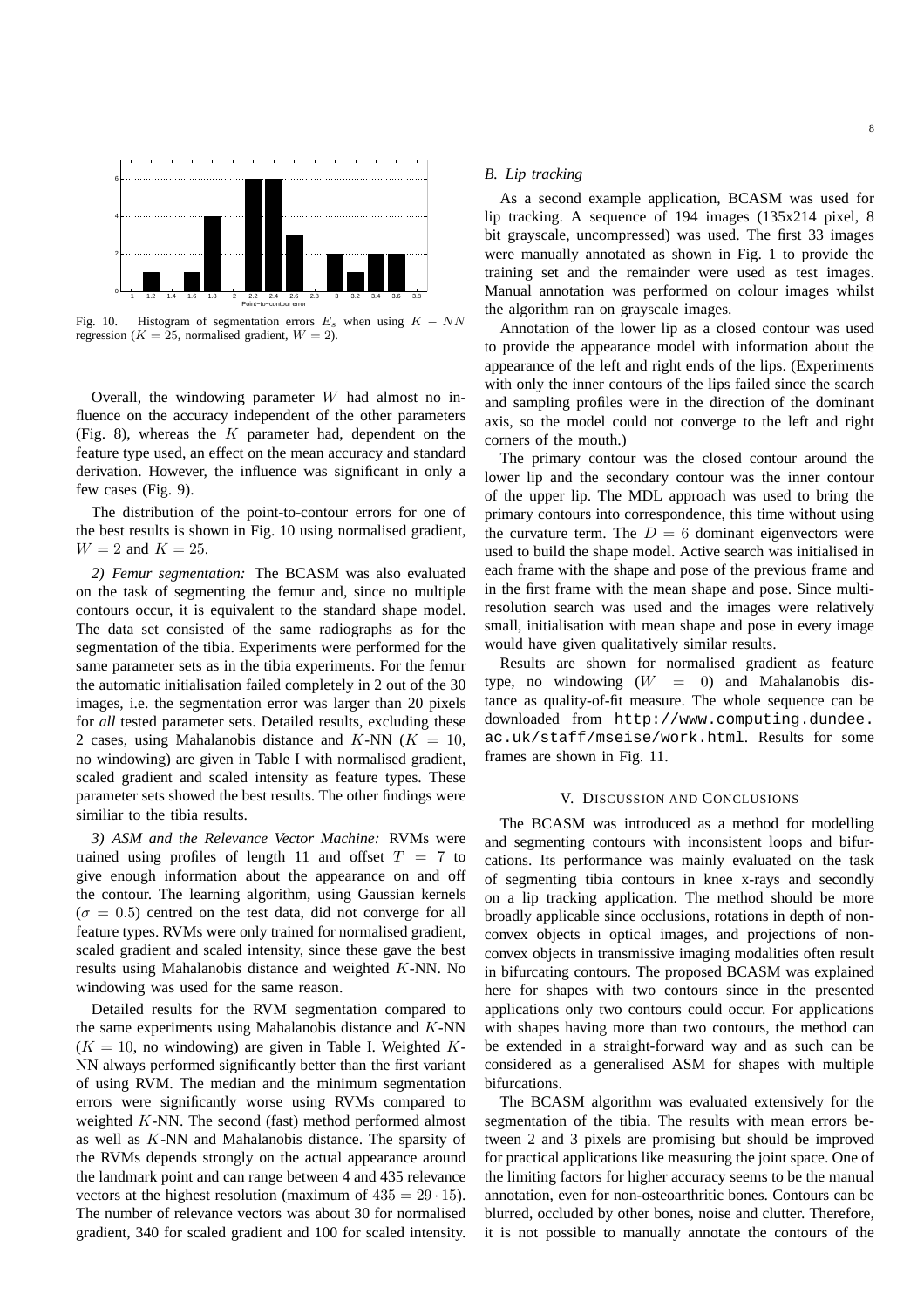| Feature             | Method                   | Median error      | Mean error | Standard deviation | Minimal error | Maximal error |
|---------------------|--------------------------|-------------------|------------|--------------------|---------------|---------------|
|                     |                          | $\textbf{med}E_s$ | E          | $\sigma_E$         | $\min E_s$    | $\max E_s$    |
| normalised gradient | <b>RVM</b>               | 2.00              | 4.71       | 9.18               | 1.26          | 41.43         |
|                     | RVM (fast)               | 1.78              | 7.62       | 21.44              | 1.16          | 111.29        |
|                     | Mahalanobis distance     | 3.22              | 12.87      | 24.01              | 0.86          | 98.34         |
|                     | weighted K-NN $(K = 10)$ | 1.05              | 1.36       | 0.81               | 0.75          | 4.42          |
| scaled gradient     | <b>RVM</b>               | 4.63              | 9.27       | 15.16              | 1.76          | 79.23         |
|                     | RVM (fast)               | 1.42              | 1.52       | 0.47               | 0.88          | 2.79          |
|                     | Mahalanobis distance     | 1.01              | 1.22       | 0.41               | 0.82          | 2.60          |
|                     | weighted K-NN $(K = 10)$ | 1.03              | 1.41       | 1.29               | 0.78          | 7.55          |
| scaled intensity    | <b>RVM</b>               | 6.98              | 7.83       | 5.15               | 1.65          | 24.59         |
|                     | RVM (fast)               | 1.73              | 7.14       | 20.43              | 0.96          | 106.82        |
|                     | Mahalanobis distance     | 2.73              | 14.10      | 25.58              | 0.99          | 93.37         |
|                     | weighted K-NN $(K = 10)$ | 1.13              | 6.27       | 18.67              | 0.73          | 93.53         |

TABLE I

SEGMENTATION ERRORS FOR FEMUR USING RVM, MAHALANOBIS DISTANCE RESPECTIVELY WEIGHTED K-NN (SEE TEXT).

124 (a) Frame 124/194,  $E_s = 0.76$  (b) Frame 134/194,  $E_s = 0.70$  (c) Frame 140/194,  $E_s = 0.88$  (d) Frame 144/194,  $E_s = 1.89$ 134 140 144 164 174 180 194

(e) Frame 164/194,  $E_s = 0.59$  (f) Frame 174/194,  $E_s = 0.71$  (g) Frame 180/194,  $E_s = 1.23$  (h) Frame 194/194,  $E_s = 0.57$ 

Fig. 11. Results for the lip tracking application using Mahalanobis distance and normalised gradient

bone to one pixel accuracy. Furthermore, systematic errors can occur,from the use of linear interpolation between landmark points in the MDL approach. Consequently, the shape and, more importantly, the appearance models are trained on noisy data which can lead to lower accuracy. Using the manual annotation as ground truth can of course also result in wrong error measurements, since it is conceivable that the automatic segmentation is closer to the truth than manual segmentation. Nevertheless, the reported results show that automatic segmentation of the tibia is feasible using BCASM.

A probable reason for the poor performance of the first method of using RVMs is the degenerative covariance function which leads to unusable predictive variance. This weakness of RVMs was recently highlighted by Rasmussen and Quiñonero-Candela [37]. They demonstrated significantly worse prediction rates compared to Gaussian processes which are nonsparse. The fast method using RVM shows promising results. The accuracy in the majority of the cases is as good as using K-NN or Mahalanobis distance and has the same magnitude as the expected error in the manual annotation. Future developments in sparse Bayesian inference are likely to yield improved performance.

The finding that (G-)scaled gradient features were most effective and that normalised intensity was least effective using Mahalanobis distance stands in contrast to Ref. [30] in which scaled gradient seemed to perform significantly worse than scaled intensity for segmenting the *cranial* end of the femur. This demonstrates that even for similar applications, the optimal appearance models can vary and be difficult to find. Direct comparison to the results for segmenting the tibia is not possible since important information like image resolution and how the tibia was annotated (outer, inner or both contours) are missing. Furthermore, the active search was initialised using the known ground truth and was not multi-resolution. Using the mean shape aligned to the ground truth as initialisation, Behiels *et al.* [30] reported a mean point-to-boundary error for the tibia of 2.40 pixels using standard ASM and were 1.71 pixels using MCP. Results for segmenting the femur were also reported with a mean error of 3.39 pixels using ASM and 1.96 pixels using MCP. Table I shows some results (no windowing) for the same task using the described framework with Mahalanobis distance and weighted  $K-NN$  as qualityof-fit measures. The overall best mean point-to-contour error was given using scaled gradient, Mahalanobis distance and windowing,  $W = 2$  and was 1.19 pixels, significantly smaller than reported by Behiels *et al.* [30].

The use of Mahalanobis distance as quality-of-fit measure often yields good results in terms of mean error and is much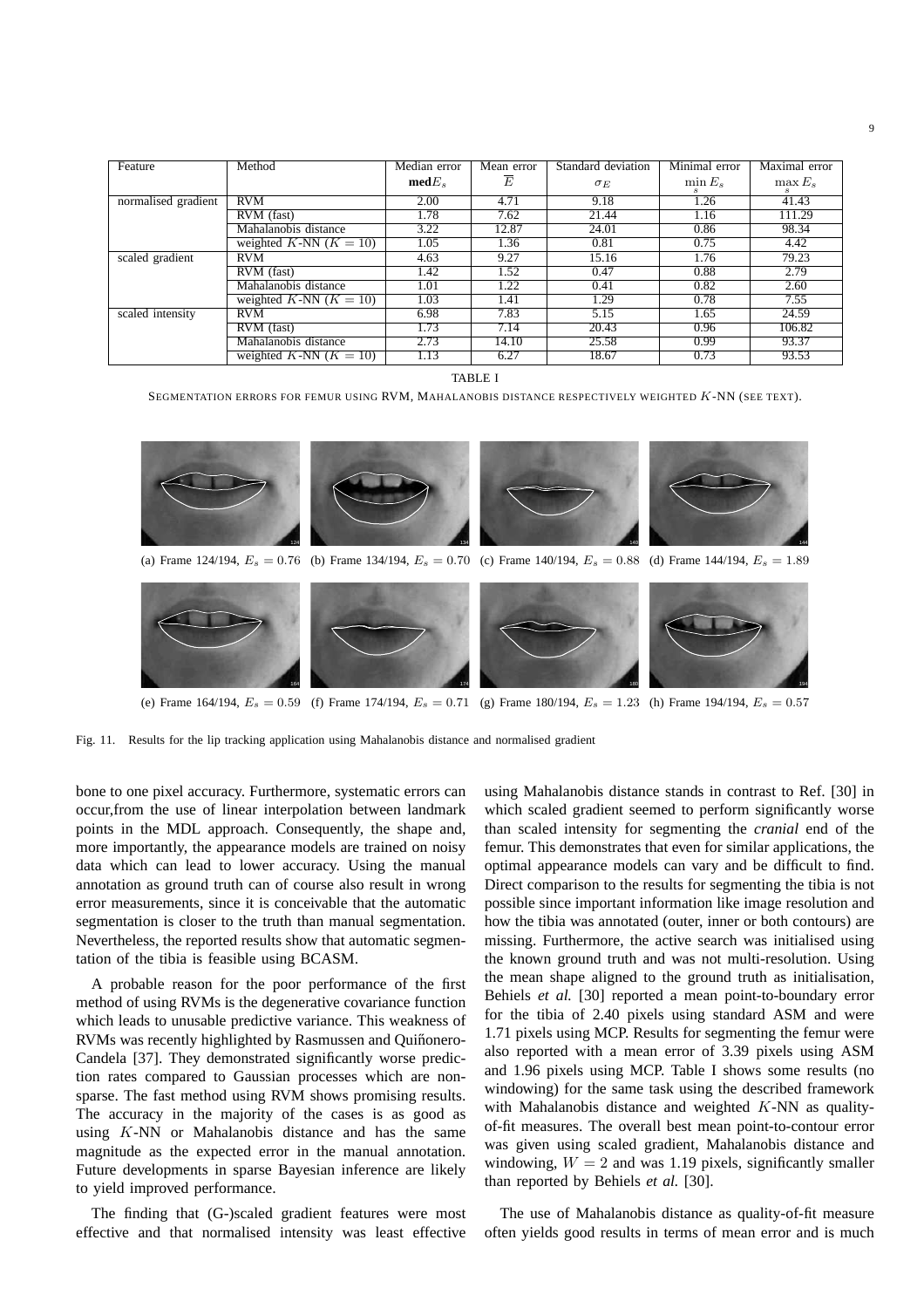faster than using weighted  $K-NN$ . The strong point of  $K$ -NN is the reduced sensitivity to feature type and the smaller variance, especially with small values of K.

The reported results are a promising step towards assessing osteoarthritis from standard clinical x-rays. The results show that with the proposed BCASM the segmentation of anterior *and* posterior rims of the tibial plateaux is achieved. This segmentation along with the segmentation of the femoral condyles should lead to better measurements, more highly correlated with the actual volume of cartilage than the commonly used minimum joint space width. Furthermore, a more accurate segmentation offers the potential to automatically measure and count osteophytes and ultimately to define a new outcome measure for the progression of osteoarthritis.

#### ACKNOWLEDGMENTS

H. H. Thodberg and M. Tipping made available the code for the MDL method and the RVM respectively. Dr B. Oliver provided knee images.

#### **REFERENCES**

- [1] T. Cootes and C. Taylor, "Active shape models 'smart snakes'." in *British Machine Vision Conference*, 1992, pp. 267–275.
- [2] R. H. Davies, C. Twining, T. F. Cootes, and C. J. Taylor, "A minimum description length approach to statistical shape modelling," *IEEE Transactions on Medical Imaging*, vol. 21, no. 5, pp. 525–537, 2002.
- [3] O. Williams, A. Blake, and R. Cipolla, "Sparse Bayesian learning for efficient visual tracking," *IEEE Transactions on Pattern Analysis and Machine Intelligence*, vol. 27, no. 8, pp. 1292–1304, 2005.
- [4] M. E. Tipping, "Sparse Bayesian learning and the relevance vector machine," *Journal of Machine Learning Research*, vol. 1, pp. 211–244, 2001.
- [5] G. Jacob, J. A. Noble, C. Behrenbruch, A. D. Kelion, and A. P. Banning, "A shape-space-based approach to tracking myocardial borders and quantifying regional left-ventricular function applied in echocardiography." *IEEE Transactions on Medical Imaging*, vol. 21, no. 3, pp. 226– 238, 2002.
- [6] J. Luettin, N. A. Thacker, and S. W. Beet, "Active shape models for visual speech feature extraction," in *Speechreading by Humans and Machines*, ser. NATO ASI Series, Series F: Computer and Systems Sciences, D. G. Storck and M. E. Hennecke, Eds. Berlin: Springer Verlag, 1996, vol. 150, pp. 383–390.
- [7] J. Luettin and N. A. Thacker, "Speechreading using probabilistic models," *Computer Vision and Image Understanding*, vol. 65, no. 2, pp. 163–178, 1997.
- [8] T. E. McAlindon, C. Cooper, J. R. Kirwan, and P. A. Dieppe, "Knee pain and disability in the community," *British Journal of Rheumatology*, vol. 31, no. 3, pp. 189–192, 1992.
- [9] J. H. Kellgren and J. S. Lawrence, "Radiological assessment of osteoarthrosis," *Annals of the Rheumatic Diseases*, vol. 16, no. 4, pp. 494– 502, 1957.
- [10] R. D. Altman, M. Hochberg, W. A. Murphy, F. Wolfe, and M. Lequesne, "Atlas of individual radiographic features in osteoarthritis." *Osteoarthritis and Cartilage*, vol. 3 Suppl A, pp. 3–70, 1995.
- [11] Y. Nagaosa, M. Mateus, B. Hassan, P. Lanyon, and M. Doherty, "Development of a logically devised line drawing atlas for grading of knee osteoarthritis," *Annals of the Rheumatic Diseases*, vol. 59, no. 8, pp. 587–95, 2000.
- [12] K. P. Günther and Y. Sun, "Reliability of radiographic assessment in hip and knee osteoarthritis," *Osteoarthritis and Cartilage*, vol. 7, no. 2, pp. 239–246,1999.
- [13] J. C. Buckland-Wright, D. G. Macfarlane, S. A. Williams, and R. J. Ward, "Accuracy and precision of joint space width measurements in standard and macroradiographs of osteoarthritic knees," *Annals of the Rheumatic Diseases*, vol. 54, no. 11, pp. 872–880, 1995.
- [14] M. Seise, S. J. McKenna, I. W. Ricketts, and C. A. Wigderowitz, "Segmenting tibia and femur from knee x-ray images," in *Medical Image Understanding and Analysis*, 2005, pp. 103–106.
- [15] T. F. Cootes and C. J. Taylor, "Statistical models of appearance for computer vision," University of Manchester, Tech. Rep., 2004. [Online]. Available: http://www.isbe.man.ac.uk/∼bim
- [16] B. van Ginneken, A. F. Frangi, J. J. Staal, B. M. Romeny, and M. A. Viergever, "Active shape model segmentation with optimal features," *IEEE Transactions on Medical Imaging*, vol. 21, no. 8, pp. 924–933, 2002.
- [17] T. F. Cootes, G. J. Edwards, and C. J. Taylor, "Active appearance models," in *European Conference on Computer Vision*, vol. 2, 1998, pp. 484–498.
- [18] T. F. Cootes, G. Edwards, and C. J. Taylor, "Comparing active shape models with active appearance models," in *British Machine Vision Conference*, vol. 1, 1999, pp. 173–183.
- [19] S. Romdhani, S. Gong, and A. Psarrou, "A multi-view nonlinear active shape model using kernel PCA," in *British Machine Vision Conference*, 1999, pp. 483–492.
- [20] P. D. Sozou, T. F. Cootes, C. J. Taylor, and E. C. Di Mauro, "Non-linear point distribution modelling using a multi-layer perceptron," in *British Machine Vision Conference*, vol. 1, 1995, pp. 107–116.
- [21] T. F. Cootes, A. Hill, C. J. Taylor, and J. Haslam, "The use of active shape models for locating structures in medical images," *Image and Vision Computing*, vol. 12, no. 6, pp. 355–365, 1994.
- [22] P. P. Smyth, C. J. Taylor, and J. E. Adams, "Vertebral shape: automatic measurement with active shape models," *Radiology*, vol. 211, no. 2, pp. 571–578, 1999.
- [23] J. M. Sotoca, J. M. Iesta, and M. A. Belmonte, "Hand bone segmentation in radioabsorptiometry images for computerised bone mass assessment," *Computerized Medical Imaging and Graphics*, vol. 27, no. 6, pp. 459– 467, 2003.
- [24] H. H. Thodberg and A. Rosholm, "Application of the active shape model in a commercial medical device for bone densitometry," in *British Machine Vision Conference*, vol. 1, 2001, pp. 43–52.
- [25] T. J. Hutton, S. Cunningham, and P. Hammond, "An evaluation of active shape models for the automatic identification of cephalometric landmarks." *European Journal of Orthodontics*, vol. 22, no. 5, pp. 499– 508, 2000.
- [26] F. Vogelsang, M. Kohnen, H. Schneider, F. Weiler, M. W. Kilbinger, B. B. Wein, and R. W. Guenther, "Skeletal maturity determination from hand radiograph by model-based analysis," in *Medical Imaging 2000: Image Processing*, K. M. Hanson, Ed., vol. 3979. SPIE, 2000, pp. 294–305.
- [27] M. Kohnen, F. Vogelsang, B. B. Wein, M. W. Kilbinger, R. W. Guenther, F. Weiler, J. Bredno, and J. Dahmen, "Knowledge-based automated feature extraction to categorize secondary digitized radiographs," in *Medical Imaging 2000: Image Processing*, K. M. Hanson, Ed., vol. 3979. SPIE, 2000, pp. 709–717.
- [28] M. Kohnen, A. H. Mahnken, A. S. Brandt, S. Steinberg, R. W. Guenther, and B. B. Wein, "Segmentation of the lumbar spine with knowledge-based shape models," in *Medical Imaging 2002: Image Processing*, M. Sonka and J. M. Fitzpatrick, Eds., vol. 4684, no. 1. SPIE, 2002, pp. 1578–1587.
- [29] G. Zamora, H. Sari-Sarraf, and L. R. Long, "Hierarchical segmentation of vertebrae from x-ray images," in *Medical Imaging 2003: Image Processing*, M. Sonka and J. M. Fitzpatrick, Eds., vol. 5032. SPIE, 2003, pp. 631–642.
- [30] G. Behiels, F. Maes, D. Vandermeulen, and P. Suetens, "Evaluation of image features and search strategies for segmentation of bone structures in radiographs using active shape models," *Medical Image Analysis*, vol. 6, no. 1, pp. 47–62, 2002.
- [31] M. Seise, S. J. McKenna, I. W. Ricketts, and C. A. Wigderowitz, "Double contour active shape models," in *British Machine Vision Conference*, vol. 2, 2005, pp. 159–168.
- [32] M. de Bruijne, B. van Ginneken, W. J. Niessen, and M. A. Viergever, "Active shape model segmentation using a non-linear appearance model: application to 3D AAA segmentation," University of Utrecht, Tech. Rep. UU-CS-2003-013, 2003.
- [33] T. F. Cootes, C. J. Taylor, and A. Lanitis, "Active shape models: Evaluation of a multi-resolution method for improving search," in *British Machine Vision Conference*, 1994, pp. 327–336.
- [34] M. Tipping and A. Faul, "Fast marginal likelihood maximisation for sparse Bayesian models," in *Proceedings of the Ninth International Workshop on Artificial Intelligence and Statistics*, C. M. Bishop and B. J. Frey, Eds., 2003.
- [35] H. H. Thodberg and H. Olafsdottir, "Adding curvature to minimum description length shape models," in *British Machine Vision Conference*, 2003, pp. 251–260.